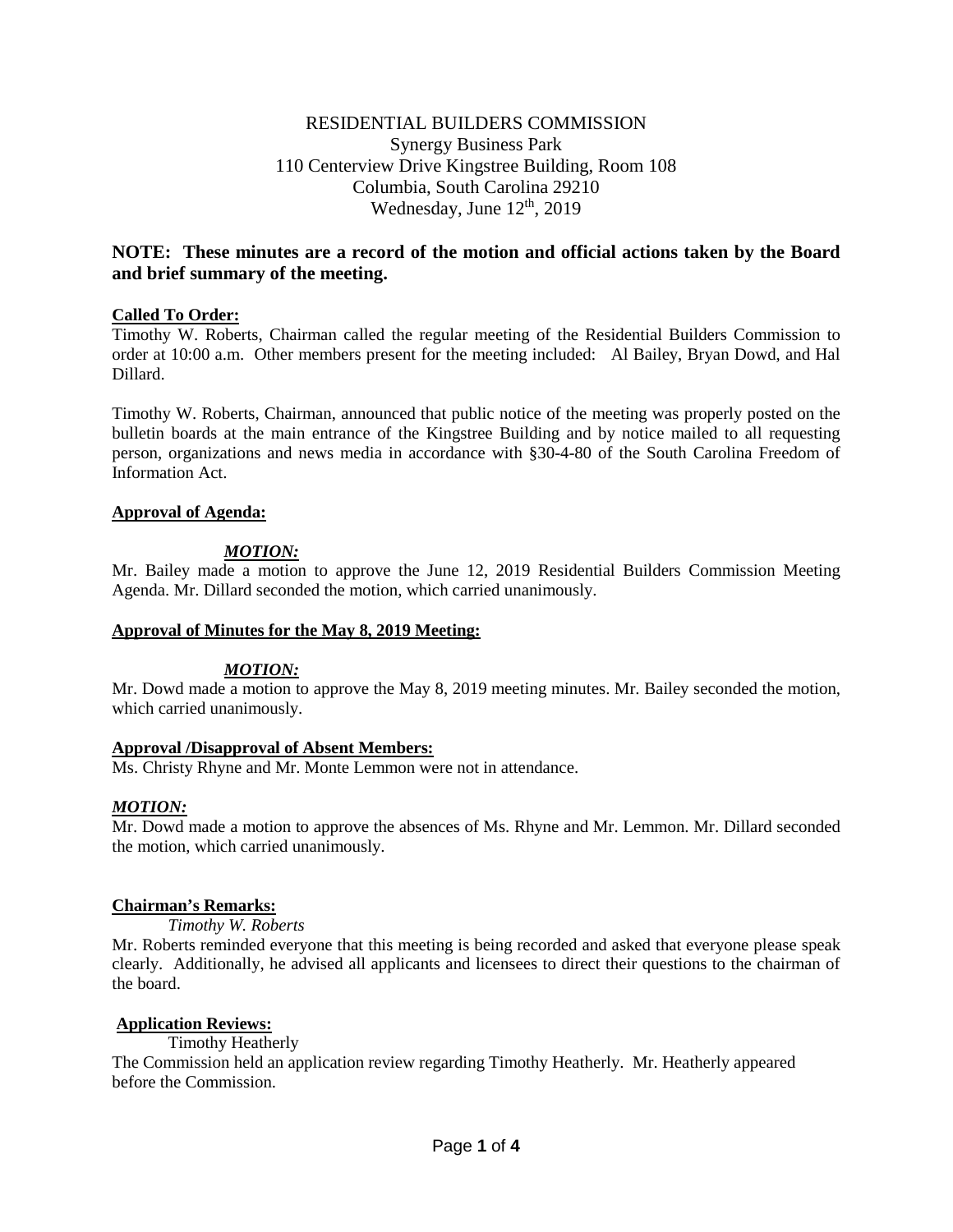## *MOTION*:

Mr. Bailey made a motion to allow Mr. Timothy Heatherly to sit for the exam. Mr. Dillard seconded the motion, which carried unanimously.

#### *Vadim Turlak*

The Commission held an application review regarding Mr. Vadim Turlak. Mr. Turlak appeared before the Commission.

## *MOTION*:

Mr. Bailey made a motion to deny Mr. Turlak's application at this time due to lack of experience. Mr. Dowd seconded the motion, which carried unanimously.

#### *Vitaliy Turlak*

The Commission held an application review regarding Mr. Vitaliy Turlak. Mr. Turlak appeared before the Commission and waived his right to counsel.

#### *MOTION*:

Mr. Dowd made a motion to deny Mr. Turlak's application at this time due to lack of experience. Mr. Dillard seconded the motion, which carried unanimously.

#### *Kenneth Stone*

The Commission held an application review regarding Kenneth Stone. Mr. Stone appeared before the Commission and waived his right to counsel.

## *MOTION*:

Mr. Bailey made a motion to enter in executive session to receive legal advice regarding Mr. Stone's application. Mr. Dowd seconded the motion, which carried unanimously.

## *MOTION*:

Mr. Bailey made a motion to exit executive session after receiving legal advice regarding Mr. Stone's application. Mr. Dowd seconded the motion, which carried unanimously.

## *MOTION*:

Mr. Dillard made a motion to allow Mr. Stone to sit for the exam. The motion failed.

## *MOTION*:

Mr. Dowd made a motion to deny Mr. Stone's application due to lack of experience. Mr. Bailey seconded the motion, which did not carry unanimously, Mr. Dillard opposed.

## *Trenell Miller*

The Commission held an application review regarding Mr. Trenell Miller. Mr. Miller appeared before the Commission and waived his right to counsel.

## *MOTION*:

Mr. Bailey made a motion to allow Mr. Miller to sit for the exam. Mr. Dillard seconded the motion, which did not carry unanimously, Mr. Dowd opposed.

## *Shanga Mikell*

The Commission held an application review regarding Shanga Mikell. Mr. Mikell appeared before the Commission and waived his right to counsel.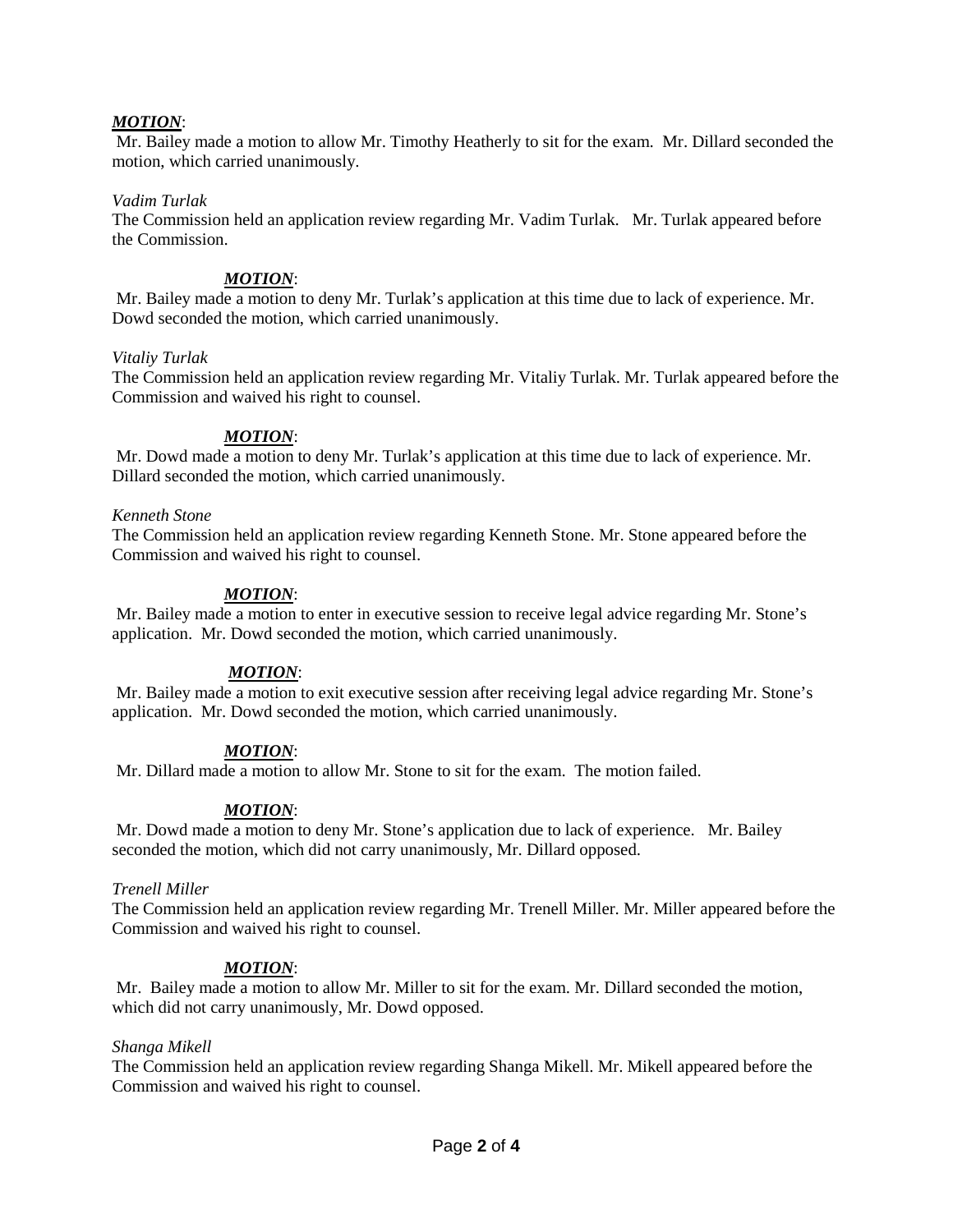## *MOTION*:

Mr. Dowd made a motion to allow Mr. Mikell to sit it for the exam. Mr. Bailey seconded the motion, which carried unanimously.

#### *Brandon Kemp*

The Commission held an application review regarding Mr. Brandon Kemp. Mr. Kemp appeared before the Commission and waived his right to counsel.

## *MOTION*:

Mr. Dillard made a motion to allow Mr. Kemp to sit for the exam. Mr. Dowd seconded the motion, which carried unanimously.

#### *Patrick Massarella*

Mr. Patrick Massarella did not appear before the Commission.

## *MOTION*:

No motions were made.

#### *Blake Roberts*

The Commission held an application review regarding Mr. Blake Roberts. Mr. Roberts appeared before the Commission and waived his right to counsel.

#### *MOTION*:

Mr. Bailey made a motion to deny Mr. Robert's application due to lack of experience. Mr. Dowd seconded the motion, which carried unanimously.

#### *Joe Smart Jr.*

The Commission held an application review regarding Joe Smart Jr. Mr. Smart appeared before the Commission and waived his right to counsel.

## *MOTION*:

Mr. Dowd made a motion to allow Mr. Smart to sit for the exam. Mr. Bailey seconded the motion, which carried unanimously.

#### Robert Rabon

The Commission held an application review regarding Robert Rabon. Mr. Rabon appeared before the Commission and waived his right to counsel. He presented a witness, Mr. Bradley Jones.

## *MOTION*:

Mr. Bailey made a motion to allow Mr. Rabon to sit for the exam. Mr. Dillard seconded the motion, which carried unanimously.

#### *John Hogue III*

The Commission held an application review regarding Mr. John Hogue III. Mr. Hogue appeared before the Commission and waived his right to counsel.

## *MOTION*:

Mr. Dowd made a motion to allow Mr. Hogue to sit for the exam. Mr. Bailey seconded the motion, which carried unanimously.